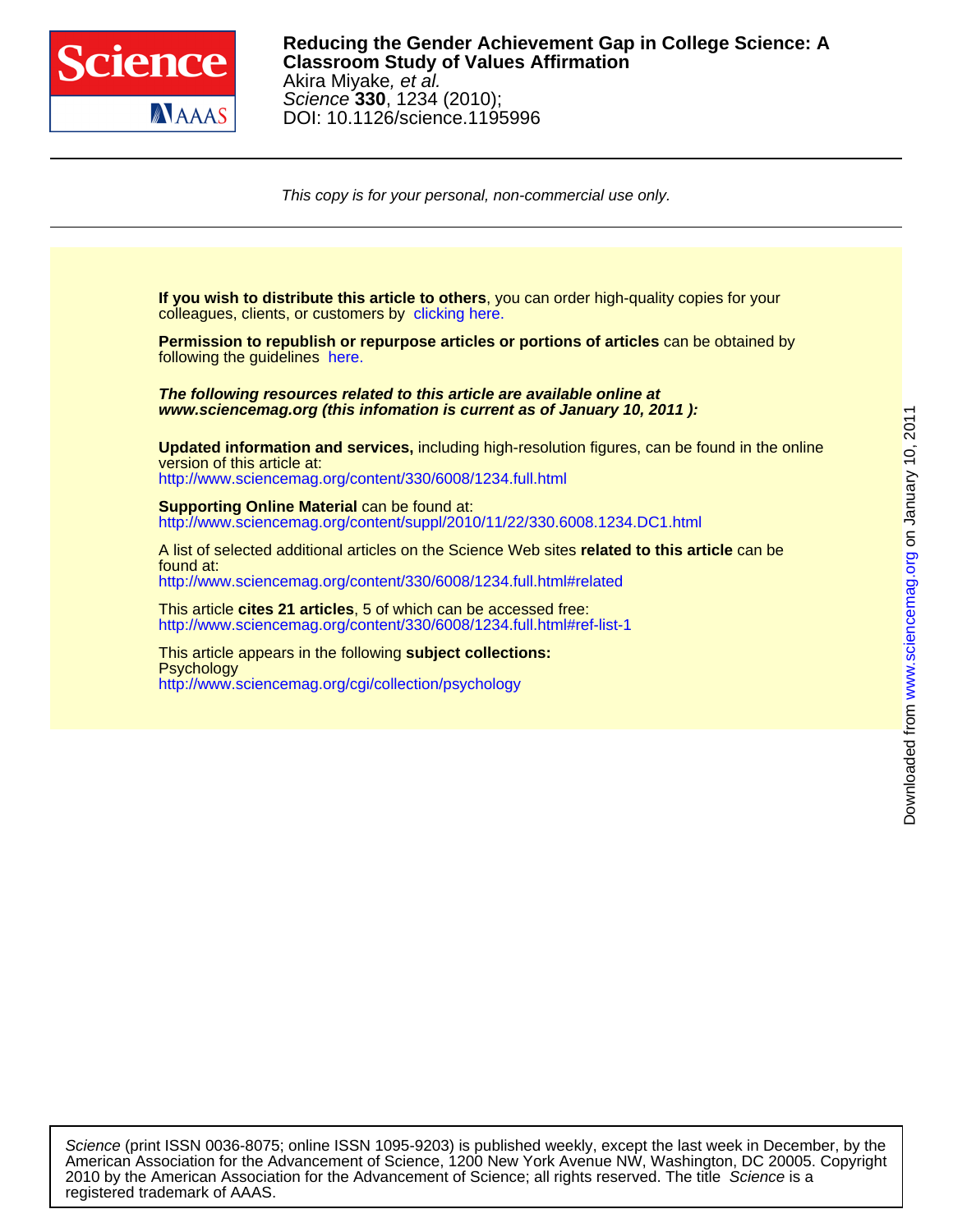# REPORTS

The balance of inertia and gravity yields a prediction for the lapping frequency of other felines. Assuming isometry within the Felidae family (i.e., that lapping height  $H$  scales linearly with tongue width  $R$  and animal mass  $M$  scales as  $R<sup>3</sup>$ ), the finding that Fr\* is of order one translates to the prediction  $f \sim R^{-1/2} \sim M^{-1/6}$ . Isometry or marginally positive allomety among the Felidae has been demonstrated for skull (20, 21) and limb bones (22). Although variability by function can lead to departures from isometry in interspecific scalings (23), reported variations within the Felidae (23, 24) only minimally affect the predicted scaling  $f \sim M^{-1/6}$ . We tested this –1/6 power-law dependence by measuring the lapping frequency for eight species of felines, from videos acquired at the Zoo New England or available on YouTube  $(16)$ . The lapping frequency was observed to decrease with animal mass as  $f =$ 4.6  $M^{-0.181 \pm 0.024}$  ( $f$  in s<sup>-1</sup>,  $M$  in kg) (Fig. 4C), close to the predicted  $M^{-1/6}$ . This close agreement suggests that the domestic cat's inertia- and gravity-controlled lapping mechanism is conserved among felines.

The lapping of *F. catus* is part of a wider class of problems in biology involving gravity and inertia, sometimes referred to as Froude mechanisms. For example, the water-running ability of the Basilisk lizard depends on the gravity-driven collapse of the air cavity it creates upon slapping the water surface with its feet. The depth to which the lizard's leg penetrates the surface depends on the Froude number, which in turn prescribes the minimum slapping frequency (25). The Froude number is also relevant to swimming, for example, setting the maximum practical swimming speed in ducks (26), and to terrestrial legged locomotion. In this respect, it is interesting to note that the transition from trot to gallop obeys nearly the

same scaling of frequency with mass as lapping,  $f = 4.5 M^{-0.14} (f \text{ in s}^{-1}, M \text{ in kg})$  (27).

The subtle use of the tongue in the drinking process of F. catus is remarkable, given the tongue's lack of skeletal support (28). Complex movement in the absence of rigid components is a common feature of muscular hydrostats, which in addition to tongues include elephant trunks and octopus arms (28, 29). The functional diversity and high compliance of these structures continue to inspire the design of soft robots (29), and a fundamental understanding of their functionality can lead to new design concepts and is essential to inform biomechanical models (29, 30).

### References and Notes

- 1. P. J. Bentley, T. Yorio, J. Exp. Biol. 79, 41 (1979).
- 2. D. Attenborough, The Living Planet: A Portrait of the Earth (Collins and British Broadcasting Corporation, London, 1984).
- 3. J. Heidweiller, J. A. van Loon, G. A. Zweers, Zoomorphology 111, 141 (1992).
- 4. J. A. W. M. Weijnen, Neurosci. Biobehav. Rev. 22, 751 (1998).
- 5. W. C. Dilger, in Roots of Behavior, E. L. Bliss, Ed. (Harper, New York, 1962), pp. 35–47.
- 6. M. Prakash, D. Quéré, J. W. M. Bush, Science 320, 931 (2008).
- 7. S. W. S. Gussekloo, R. G. Bout, J. Exp. Biol. 208, 3395 (2005).
- 8. T. L. Daniel, J. G. Kingsolver, E. Meyhöfer, Oecologia 79, 66 (1989).
- 9. J. G. Kingsolver, T. L. Daniel, Oecologia 60, 214 (1983).
- 10. D. Cundall, J. Exp. Biol. 203, 2171 (2000).
- 11. J. Heidweiller, G. A. Zweers, Condor 92, 1 (1990).
- 12. J. G. M. Kooloos, G. A. Zweers, J. Morphol. 199, 327 (1989).
- 13. A. J. Thexton, A. W. Crompton, R. Z. German, J. Exp. Zool. 280, 327 (1998).
- 14. K. M. Hiiemae, A. W. Crompton, in Functional Vertebrate Morphology, M. Hildebrand, D. Bramble, K. Liem, D. B. Wake, Eds. (Belknap of Harvard Univ. Press, Cambridge, MA, 1985), pp. 262–290.
- 15. A. J. Thexton, J. D. McGarrick, Arch. Oral Biol. 33, 331 (1988).
- 16. Materials and methods are available as supporting
- 17. Quicker 'n a Wink (Metro-Goldwyn-Mayer Studios, Los Angeles, CA, 1940); www.youtube.com/watch?v=jUZwFrGzQGw.
- 18. K. Ojima, F. Mitsuhashi, M. Nasu, Y. Suzuki, Ann. Anat. 182, 47 (2000).
- 19. A. S. Ahl, Vet. Res. Commun. 10, 245 (1986).
- 20. P. Christiansen, J. S. Adolfssen, J. Zool. (London) 266, 133 (2005).
- 21. A. P. Russell, H. N. Bryant, G. L. Powell, R. Laroiya, J. Zool. (London) 236, 161 (1995).
- 22. J. Meachen-Samuels, B. Van Valkenburgh, J. Morphol. 270, 729 (2009).
- 23. M. Doube, A. Wiktorowicz-Conroy, P. Christiansen, J. R. Hutchinson, S. Shefelbine, PLoS ONE 4, e4742 (2009).
- 24. L. M. Day, B. C. Jayne, J. Exp. Biol. 210, 642 (2007). 25. J. W. Glasheen, T. A. Mcmahon, J. Exp. Biol. 199,
- 2611 (1996). 26. H. D. Prange, K. Schmidt-Nielsen, J. Exp. Biol. 53, 763
- (1970).
- 27. N. C. Heglund, C. R. Taylor, T. A. McMahon, Science 186, 1112 (1974).
- 28. K. K. Smith, W. M. Kier, Am. Sci. 77, 28 (1989).
- 29. D. Trivedi, C. D. Rahn, W. M. Kier, I. D. Walker, Appl. Bionics Biomech. 5, 99 (2008).
- 30. H. J. Chiel, P. Crago, J. M. Mansour, K. Hathi, Biol. Cybern. 67, 403 (1992).
- 31. All research with animals complied with and was approved by MIT's Animal Rights Committee. We thank J. Piazza and the staff at the Zoo New England for help with filming felines; M. Rock, A. Kennedy, and the Massachusetts Society for the Prevention of Cruelty to Animals (MSPCA) for help with filming domestic cats; G. McKinley for use of his FiSER stage; A. Crompton, A. Thexton, W. Kier, J. Bales, J. Bush, B. Andreotti, J. Bico, D. Vella, and A. Boudaoud for discussions and comments; and A. Jones, E. Samaha, R. Tomas, and W. Jarjoui for technical assistance. S.J., P.M.R., and R.S. designed research; S.J., P.M.R., R.S., and J.M.A. performed experiments and analyzed data; S.J., J.M.A., and R.S. developed scalings and theory; P.M.R., R.S., S.J., and J.M.A. wrote the paper.

## Supporting Online Material

www.sciencemag.org/cgi/content/full/330/6008/1231/DC1 Materials and Methods References

Movies S1 to S3

21 July 2010; accepted 20 October 2010 10.1126/science.1195421

# Reducing the Gender Achievement Gap in College Science: A Classroom Study of Values Affirmation

Akira Miyake, $^{1_\star}$  Lauren E. Kost-Smith, $^2$  Noah D. Finkelstein, $^2$  Steven J. Pollock, $^2$ Geoffrey L. Cohen,<sup>3</sup> Tiffany A. Ito<sup>1</sup>

In many science, technology, engineering, and mathematics disciplines, women are outperformed by men in test scores, jeopardizing their success in science-oriented courses and careers. The current study tested the effectiveness of a psychological intervention, called values affirmation, in reducing the gender achievement gap in a college-level introductory physics class. In this randomized double-blind study, 399 students either wrote about their most important values or not, twice at the beginning of the 15-week course. Values affirmation reduced the male-female performance and learning difference substantially and elevated women's modal grades from the C to B range. Benefits were strongest for women who tended to endorse the stereotype that men do better than women in physics. A brief psychological intervention may be a promising way to address the gender gap in science performance and learning.

The substantial underrepresentation of wom-<br>en in science, technology, engineering, and<br>mathematics (STEM) disciplines has long en in science, technology, engineering, and mathematics (STEM) disciplines has long

concerned policy-makers and the educational community  $(1, 2)$ . In 2006, women earned only 28% of Ph.D.s in physical sciences, 25% in mathematics

and computer science, and 20% in engineering in the United States (3). Although women made up 47% of the North American workforce in 2009, the percentage of women in lucrative technical professions, such as "computer and mathematical occupations" and "architecture and engineering occupations," reached only 25% and 14%, respectively (4). Similar underrepresentation of women in STEM-related professions is also evident in other parts of the world  $(5)$ .

The gender gap in STEM disciplines goes beyond the limited representation of women. In college physics—the field studied in the present investigation—women earn lower exam grades and lower scores on standardized tests of conceptual mastery (6, 7). Students' prior background and preparation in mathematics and physics, iden-

material on Science Online.

<sup>&</sup>lt;sup>1</sup>Department of Psychology and Neuroscience, University of Colorado at Boulder, Boulder, CO, USA. <sup>2</sup> Department of Physics, University of Colorado at Boulder, Boulder, CO, USA. <sup>3</sup>School of Education, Department of Psychology, and Graduate School of Business, Stanford University, Palo Alto, CA, USA.

<sup>\*</sup>To whom correspondence should be addressed. E-mail: akira.miyake@colorado.edu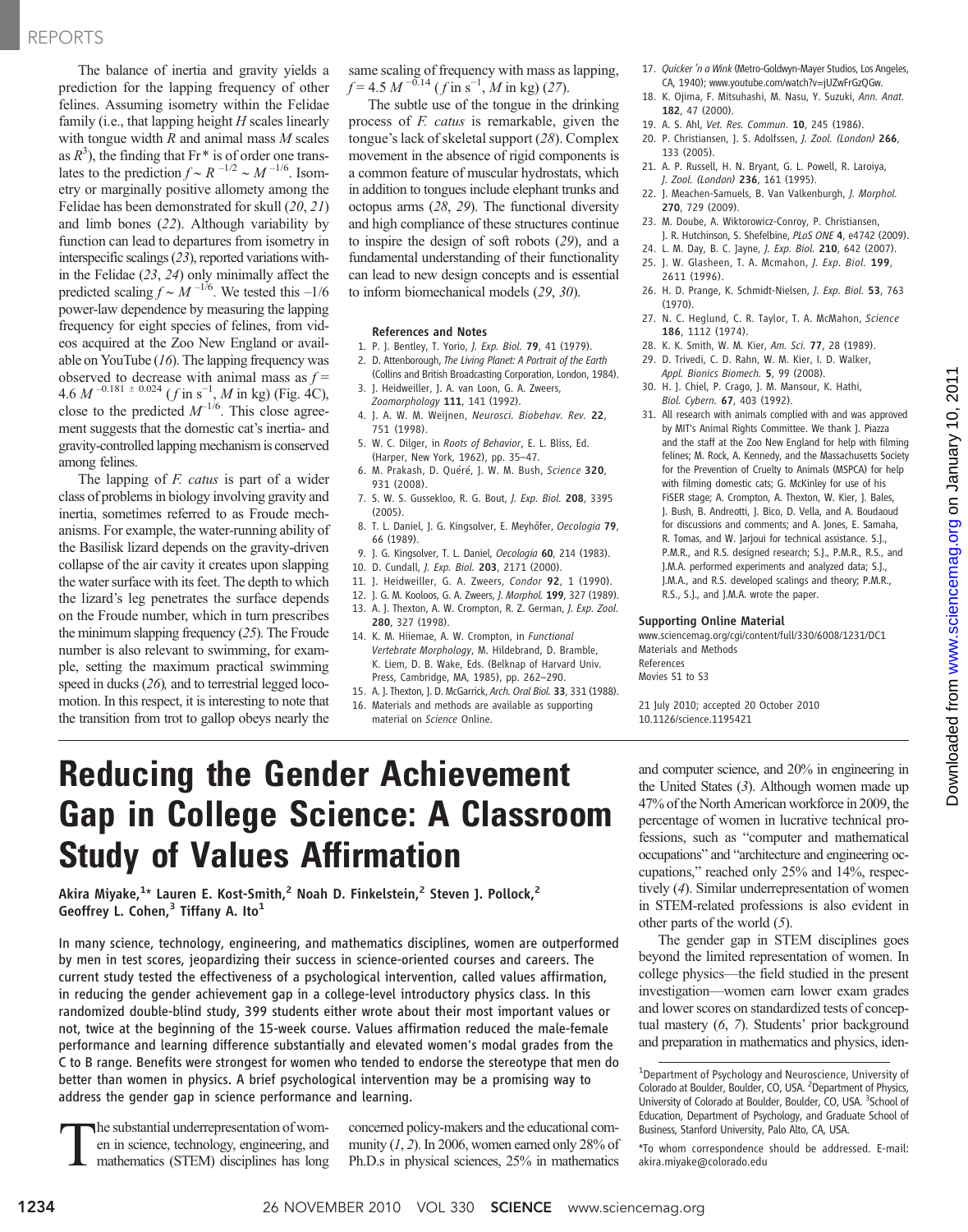tified as a major contributor to performance in introductory physics  $(8)$ , can account for as much as 60% of the gender gap in exam performance at our institution, the University of Colorado, but background and preparation do not fully account for the gap  $(9)$ .

Because gender achievement gaps have important educational and societal implications, several attempts have been made to reduce them. For example, in physics, interactive techniques such as peer instruction  $(10)$ , where students discuss the answers to conceptual questions in small groups during lectures, and curricular materials, such as tutorials in introductory physics (11) and contextrich problems (12), can reduce the gender gap in college physics classrooms (13). Larger-scale attempts to reduce the gender gap in physics include restructuring the entire physics course (7, 14, 15) or introducing mentoring programs focused on women  $(16)$ .



Fig. 1. Student performance on two outcome measures examined in this study as a function of gender (men versus women) and affirmation condition (values affirmation versus control). (A) The overall combined exam scores, derived by averaging the percent correct for the three midterm exams (weeks 5, 9, and 14) and the final exam for each student. (B) The end-of-semester (week 15) score of the FMCE, a standardized test of conceptual knowledge in physics (33). This test was administered twice (in weeks 1 and 15) in recitation sections to assess the learning of basic physics concepts over the course of the semester. Exam scores are adjusted based on baseline math performance (SAT/ACT Math scores), and the end-of-semester FMCE scores are adjusted based on beginning-of-semester FMCE scores (SOM text). Error bars represent  $\pm 1$  SE.

Although some of these attempts have reduced gender gaps, interventions in science education have focused mostly on instructional methods. Many have not taken into account social-psychological and cognitive processes that lead to gender differences in performance and learning. One such process involves psychological threat tied to the groups with which a person identifies. The fear of being devalued based on a group identity, such as becoming aware that one could be seen in light of a negative stereotype about one's group, has been shown to undermine performance on difficult tests (17). For example, women's performance on difficult math and science tests can suffer insofar as they worry that their poor performance could be seen to confirm a negative gender stereotype (18, 19). Although such identity threat has been shown to affect performance in lab experiments and classrooms (20, 21), attempts to reduce identity threat in authentic classroom contexts have been limited (22, 23).

Here, we report a large-scale classroom study that tested the effectiveness of a theoretically motivated psychological intervention, called values affirmation (24, 25), in reducing the gender gap in exam scores and in a standardized test of conceptual physics. Values affirmation could provide a complementary yet comparatively simple strategy to address gender differences in performance and learning in college science classrooms. A novel feature of this study is that it provides a formal assessment of the degree of student learning over a semester.

Physics is a challenging subject for many college students. Learning the material in lectures and textbooks and demonstrating understanding on exams put substantial pressure on students. Because of the stereotype that men are better than women at math and science (26), such pressure can prove more severe for women than men, especially for women who think that the stereotype might be valid and worry that it could apply or be applied to them (20, 27). Values affirmation, in

which people reflect on self-defining values, can buffer people against such psychological threat. When they affirm their core values in a threatening environment, people reestablish a perception of personal integrity and worth, which in turn can provide them with the internal resources needed for coping effectively (24, 25, 28). Indeed, lab studies show that such affirmations lessen evaluative stress (29) and improve the performance of stereotypethreatened individuals (30).

The values-affirmation intervention used in this study involves writing about personally important values (such as friends and family). The writing exercise is brief (10 to 15 min) and is unrelated to the subject matter of the course. Nevertheless, it has been found effective in improving the grades of ethnic minority middle-school students and closing the racial achievement gap (23). Moreover, this benefit persisted in a 2-year follow-up study (31).

In this study, we applied the intervention to an entirely different context: the gender gap in collegelevel science. We tested whether values affirmation would reduce the gender achievement gap in a 15 week introductory physics course for STEM majors. Because the course had already implemented pedagogical practices aimed at lessening gender gaps (10, 11), this setup provided a strong test of the effectiveness of values affirmation to further reduce the gap. Moreover, compared to the African-American middle-school students in previous classroom intervention studies (23, 31), these students were relatively high-achieving (taking college physics and most planning to be STEM majors) and were from more-advantaged backgrounds.

In this randomized double-blind study, 399 students (283 men and 116 women) were randomly assigned to either the values-affirmation group or the control group  $(32)$ . Students in the affirmation group selected their most important values from a list (such as relationships with friends and family or learning or gaining knowledge) and, in response to structured prompts, wrote about why



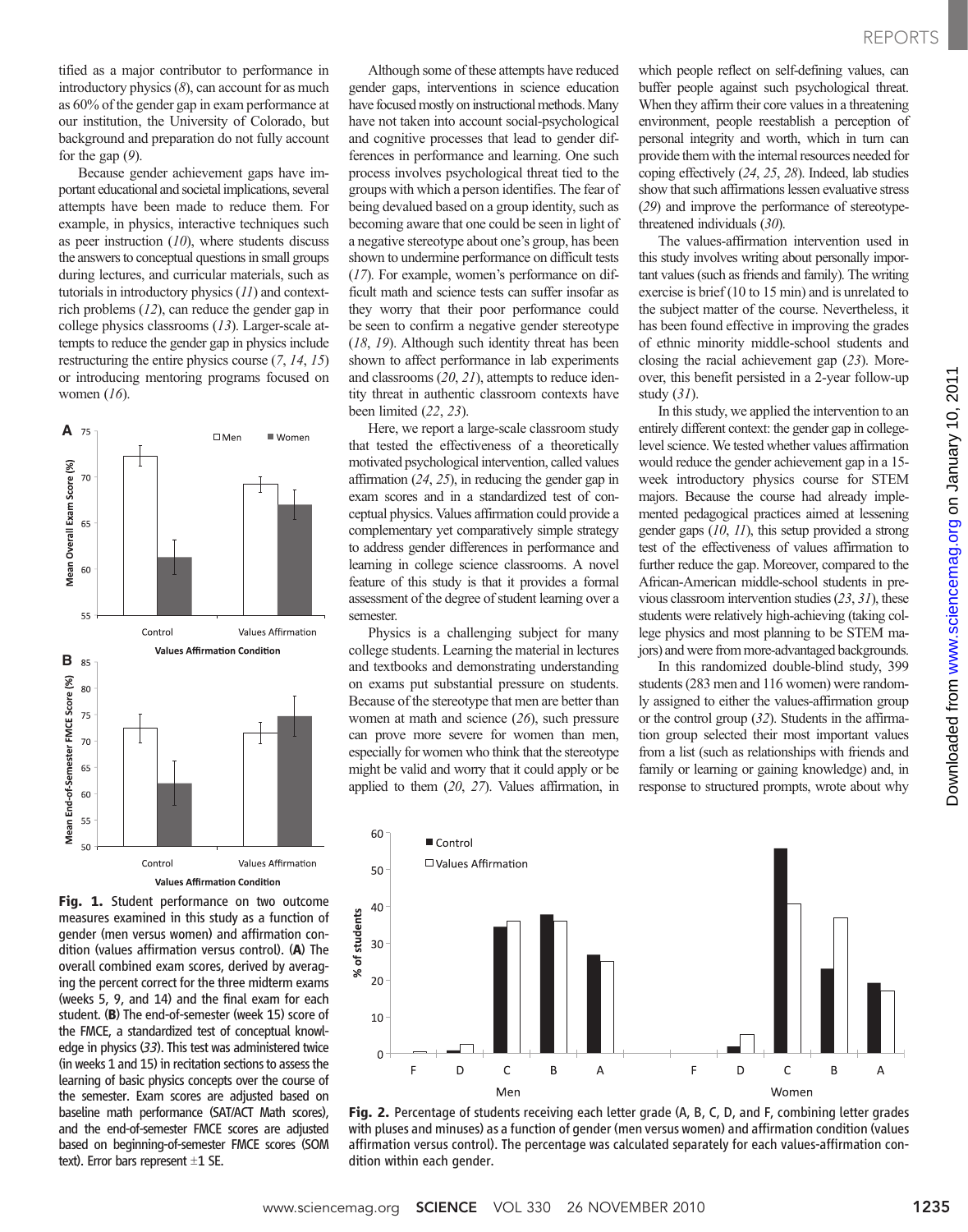## REPORTS

these values were important to them. Students in the control group selected their least important values from the same list and wrote why these values might be important to other people. Thus, both groups wrote about values and their importance, but the exercise was self-relevant only for the affirmation group. This 15-min writing exercise was integrated into the class and was given once in the first recitation of the semester (week 1) and once in an online homework assignment (week 4) shortly before the first midterm exam (week 5). Each student was assigned to the same condition at both administrations. The course instructor and teaching assistants were unaware of students' condition assignments, and the teaching assistants and students were unaware of the purpose of the writing exercises. As part of an online survey typically given in the course (week 2), students also indicated their endorsement of the stereotype that men perform better than women in physics.

The main outcome measure was scores on inclass exams (three midterms and one final) that consisted entirely of objective multiple-choice questions and constituted 75% of the final course grade. To assess the effect of values affirmation on learning, we also examined scores on an objective, nationally normed standardized test of conceptual physics [the Force and Motion Conceptual Evaluation (FMCE)] (33). Historically, men have substantially outperformed women on exams and the FMCE (9) in this course. In semesters when exams are heavily weighted (as in the semester of the present study), course grades have also shown a gender gap (9).

We predicted a reduced gender gap in performance for women who completed the values affirmation. Moreover, because people who endorse

negative stereotypes about their group are most vulnerable to identity threat (20, 27), we expected the intervention to be particularly beneficial for women tending to endorse the gender stereotype.

The values-affirmation intervention succeeded in reducing the gender gap in performance. As shown in Fig. 1A, men outperformed women in the control condition on overall exam scores (the average of the percent correct for the four exams). However, the gender gap was significantly smaller in the affirmation condition than in the control condition, resulting in a significant gender  $\times$  condition interaction  $[\beta = 0.16, t(387) = 3.08, P <$ 0.01] (34). The effect size for the observed gender gap was substantial in the control condition (Cohen's  $d = 0.93$ )  $(F_{1,387} = 36.71, P < 0.01)$  but much smaller in the affirmation condition  $(d =$ 0.18)  $(F_{1,387} = 2.35, P = 0.13)$ . Course grades, based substantially (75%) on the exam scores, showed a similar pattern [supporting online material (SOM) text].

Although the second affirmation exercise was completed shortly before the first midterm exam, its benefits were not confined to that exam. The reduction in the gender gap remained evident on the final cumulative exam (table S1), as indicated by a significant gender  $\times$  condition interaction  $[\beta = 0.19, t(387) = 3.45, P < 0.01;$  affirmation effect for women,  $F_{1,387} = 12.49, P \le 0.01$ , even though no additional values-affirmation exercises took place beyond the fourth week of class.

The distribution of final letter grades indicated that values affirmation was particularly effective in improving women's performance from average (C) to above average (B). As shown in Fig. 2, women in the two groups differed primarily in the B-to-C range; more women earned B's in the affirmation group than in the control group, whereas



Fig. 3. Student performance on two outcome measures examined in this study as a function of gender (men versus women), affirmation condition (values affirmation versus control), and the level of stereotype endorsement. (A) The overall combined exam scores, computed by averaging the percentage scores for the four exams. (B) The end-of-semester (week 15) score on the FMCE, a standardized test of conceptual knowledge in physics (33). Stereotype endorsement, treated as a continuous variable in our statistical analysis, was measured by agreement with the statement, "According to my own personal beliefs, I expect men to generally do better in physics than women," answered on a five-point scale ranging from "strongly disagree" to "strongly agree." The level of stereotype endorsement plotted in the graph was standardized for all students and expressed in terms of z scores (20). The low and high levels of stereotype endorsement in the graph are represented by  $\pm$ 0.75 SD of the grand mean (SOM text). Error bars represent  $\pm$ 1 SE.

more women earned C's in the control group than in the affirmation group  $[\chi^2(1, N=91) = 4.07, P=$ 0.04]. There was no such difference in grade distribution for men  $\left[\chi^2(1, N=202)\right] = 0.02, P=0.88$ ].

The benefit of values affirmation for women was also observed on the FMCE. It was administered twice as part of the course, once at the beginning of the semester (week 1) and once at the end (week 15), to assess learning of physics concepts over the semester. Students were explicitly told that their performance would not influence their grades. Although there was no main or interactive effect of condition on the beginningof-semester score  $[t$ 's < 1, NS], there was an effect at the end of the semester. Figure 1B illustrates the end-of-semester FMCE scores, controlling for scores on the beginning-of-semester scores to isolate effects on learning. The gender gap in the learning of physics concepts was substantial in the control condition ( $d = 0.46$ ) ( $F_{1,304} = 6.23$ ,  $P = 0.01$ ), indicating that men improved their FMCE scores more than women over the semester. In the affirmation condition, however, this gender learning gap entirely disappeared  $(d = -0.12)$   $(F_{1,304} = 0.96, P = 0.33)$ , resulting in a significant gender × condition interaction  $\beta = 0.12$ ,  $t(296) = 2.13$ ,  $P = 0.03$ . That the benefit of affirmation was evidenced on the end-of-semester FMCE scores with beginningof-semester scores controlled suggests that the intervention facilitated women's learning of scientific concepts over the semester (SOM text).

Unexpectedly, affirmation negatively affected men's exam scores (Fig. 1A), but, unlike the positive effect for women, this effect was not predicted, was not replicated for the end-of-semester FMCE score (Fig. 1B), and did not change men's letter grade distribution (Fig. 2) (35). In contrast, the affirmation's positive effect on women was significant for all outcome variables (SOM text), suggesting that the reduced gender gap observed in this study is based more robustly on the affirmation's positive impact on women than on its negative impact on men.

Finally, the values affirmation was particularly beneficial for women who tended to endorse the gender stereotype. This moderation effect is illustrated in Fig. 3, with the exam (Fig. 3A) and end-of-semester FMCE (Fig. 3B) data. Although women as a group did not strongly endorse the negative gender stereotype (20), even a moderate level of stereotype endorsement was costly for women in the control condition, with their exam scores decreasing as a function of stereotype endorsement  $\left[\beta = -0.50, t(387) = -3.29, P < 0.01\right]$ (Fig. 3A). Affirmation, however, buffered women against this identity threat, eliminating the negative relation between stereotype endorsement and exam scores  $[\beta = 0.12, t(387) = 0.94, P = 0.35]$ . Moreover, among women expressing higher levels of stereotype endorsement (defined as 0.75 SDs above the mean here), affirmation improved the exam scores relative to the control condition  $[t(115) = 3.04, P < 0.01]$ . In contrast, men's exam scores were little affected by stereotype endorsement, regardless of condition  $\beta = -0.08$ ,  $t(387) =$